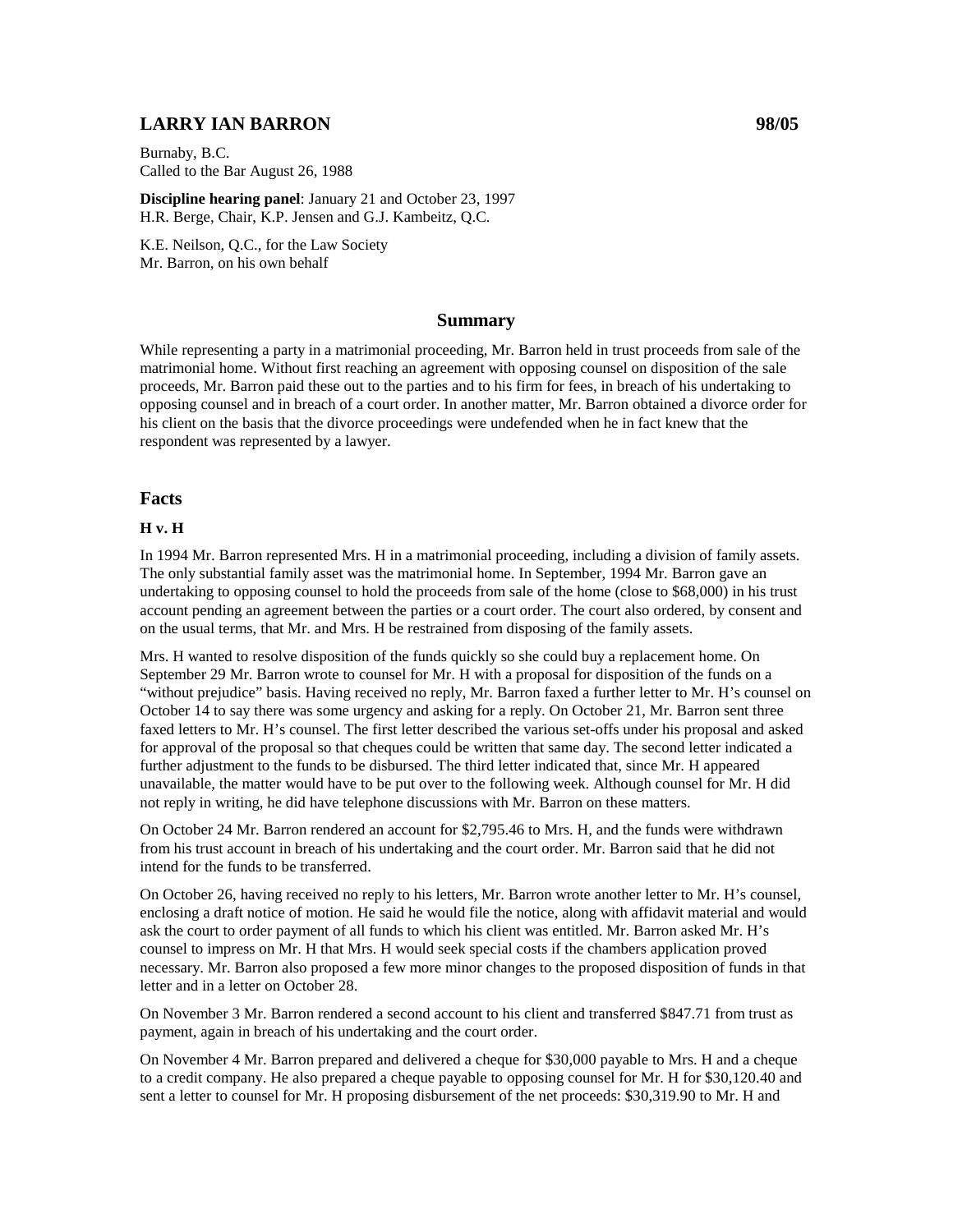\$35,033.68 to Mrs. H. In that letter he stated that "[t]here is currently a balance of \$67,923.37 to be divided and an agreement finalized." This was an untrue statement.

In his November 4 letter, Mr. Barron set a deadline for the agreement in order that he could provide Mrs. H with funds for a home down payment. He did not hear from opposing counsel until November 17 when he received a letter that addressed new issues, but none of the issues in Mr. Barron's letter. On November 23 Mr. Barron wrote to Mr. H's counsel addressing the new issues but without referring to the disposition of funds.

Mr. Barron and Mr. H's counsel met on December 21 when Mr. Barron clarified that he had already paid out the money and he presented the cheque payable to opposing counsel on behalf of Mr. H.

Mr. Barron was frustrated by the failure of counsel for Mr. H to respond in a timely way. At no time, however, had he and counsel reached an agreement on the disposition of the funds held in trust, nor had he obtained any court order for disposition of the funds.

The disposition of the funds was not unfair or unreasonable to Mr. or Mrs. H.

#### **W v. W**

In September, 1994, while representing Mrs. W in a divorce proceeding, Mr. Barron sent a petition for divorce to counsel for Mr. W (the same lawyer who had acted for Mr. H). Mr. Barron later sent a letter to counsel to confirm that opposing counsel would accept service on behalf of Mr. W. (In fact, personal service on Mr. W was required for the divorce proceeding, and service on his counsel was not sufficient.)

On October 7 Mr. Barron and opposing counsel appeared in court to deal with interim custody and access and with interim child support. In December, counsel for Mr. W sought to vary access. There was an exchange of correspondence between counsel for both parties, but no order was obtained. In February, 1995 counsel for Mr. W filed an appearance on behalf of his client (although this did not resolve the problem that the petition had not been personally served).

During the early summer, a family court counsellor worked on an access report and was in contact with counsel for both parties in this regard.

On June 10 Mr. Barron had the petition for divorce served on Mr. W personally. On July 14 he filed material to obtain the divorce order. Neither Mr. W nor his lawyer were given any notice of this application. On July 18 Mr. Barron obtained the divorce order on the basis the proceedings were undefended. The order provided that Mrs. W continue to have custody of the child and that Mr. W be granted specified access.

Mr. Barron delivered a copy of the desk order to counsel for Mr. W on July 28. On receiving this order, counsel for Mr. W asked that Mr. Barron immediately have it set aside on the issues of custody, access and maintenance. Mr. Barron refused, saying this would not be responsible or advantageous to his client.

### **Verdict**

Mr. Barron breached his undertaking and a court order by paying out trust funds when he had not reached agreement or obtained a court order for their disposition. This conduct constituted professional misconduct.

In obtaining a divorce for a client on the basis that the proceedings were undefended when he in fact knew the opposing party was represented by a lawyer, Mr. Barron violated Chapter 1, Rule 4(3) (Canons of Legal Ethics) and Chapter 11, Rule 12 of the *Professional Conduct Handbook*:

#### **Chapter 1, Rule 4(3)**

A lawyer should avoid all sharp practice and should take no paltry advantage when an opponent has made a slip or overlooked some technical matter. A lawyer should accede to reasonable requests which do not prejudice the rights of the client or the interests of justice.

#### **Chapter 11, Rule 12**

A lawyer who knows that another lawyer has been consulted in a matter shall not proceed by default in the matter without inquiry and warning, unless expressly instructed by the client to the contrary, in which case such instructions should be communicated at the outset of the matter.